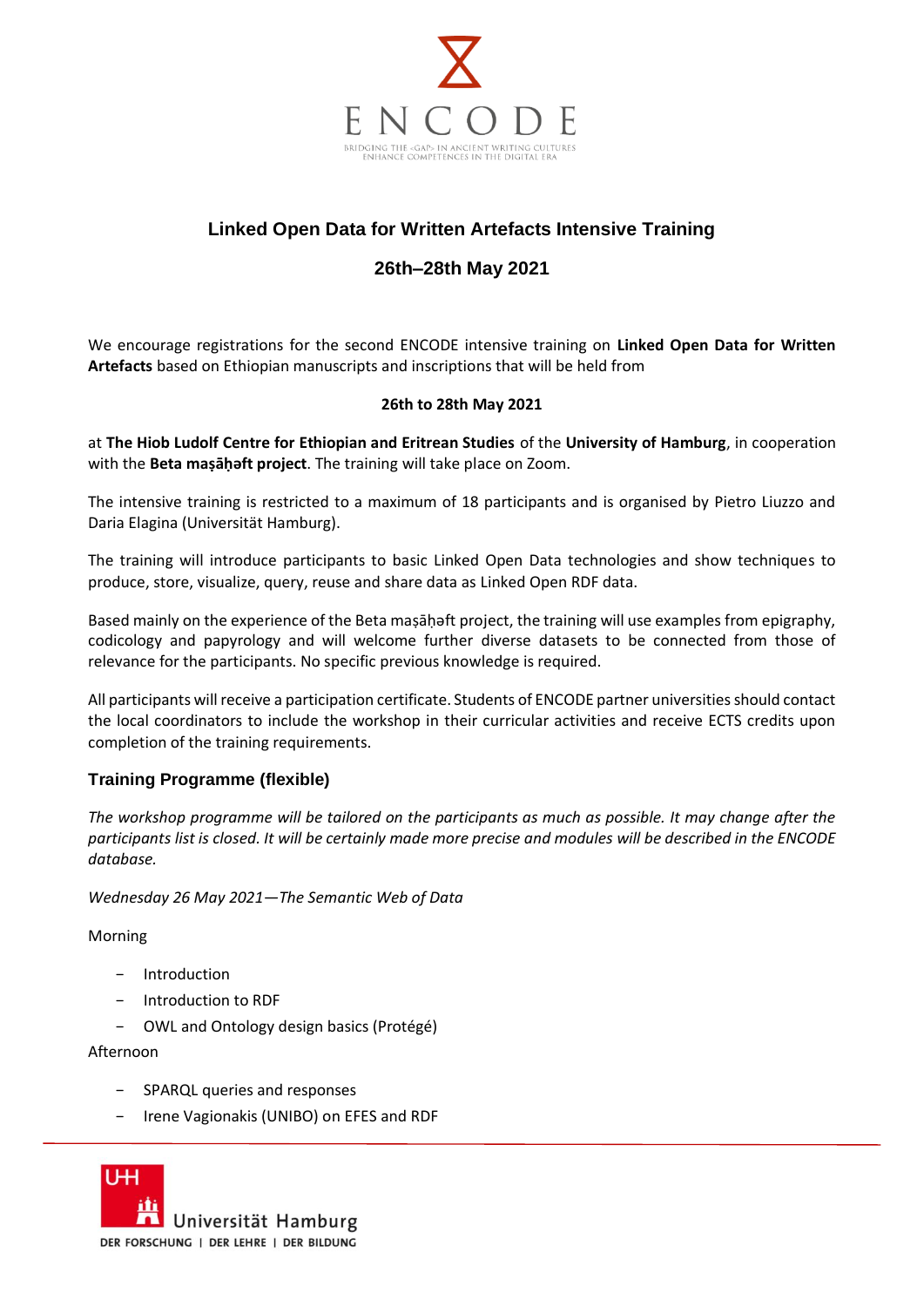

#### *Thursday 27 May 2021—Using RDF data and reusing it*

#### Morning

- − Wikidata, Hypothes.is Annotations and data reuse
- − Apache Jena Fuseki

#### Afternoon

- − Modeling Data (Epigraphy and Manuscripts)
- − Tom Gheldorf (KU Leuven) on Trismegistos and LOD

#### *Friday 28 May 2021—Modeling RDF and visualizing Linked Open Data*

#### Morning

- − CIDOC CRM
- − IIIF
- − DTS

#### Afternoon

- − Palladio, Pelagios Linked Places model, linking, storing, referring to (Zenodo, w3id.org, DOI)
- − Massimo Magnani (UNIPR) on Digital Editions and their impact on methodology

#### **Learning outcomes**

At the end of the training, participants will have received initial training to be able to

- − Understand RDF structured data, query RDF with SPARQL, and visualise data returned from a SPARQL Query
- − Know the main standards (IIIF, CIDOC CRM, DTS) and guidelines used in the field of interest and know where to retrieve further documentation
- − Know basic tools available to produce RDF and OWL data (Protégé, Atom)
- − Transform data to RDF (Xtriples) and store it (Fuseki)
- − Use with ease some simple reference materials (Wikibase) and annotation tools (Hypothes.is, Zenodo)
- − Apply simple models to their data to produce RDF and use it to answer simple questions
- Analyse inquisitively the results of the process
- Understand the scientific processes and workflows involved with the modeling and querying of RDF data
- Understand and apply to their own needs the best practices of Linked Open Data.

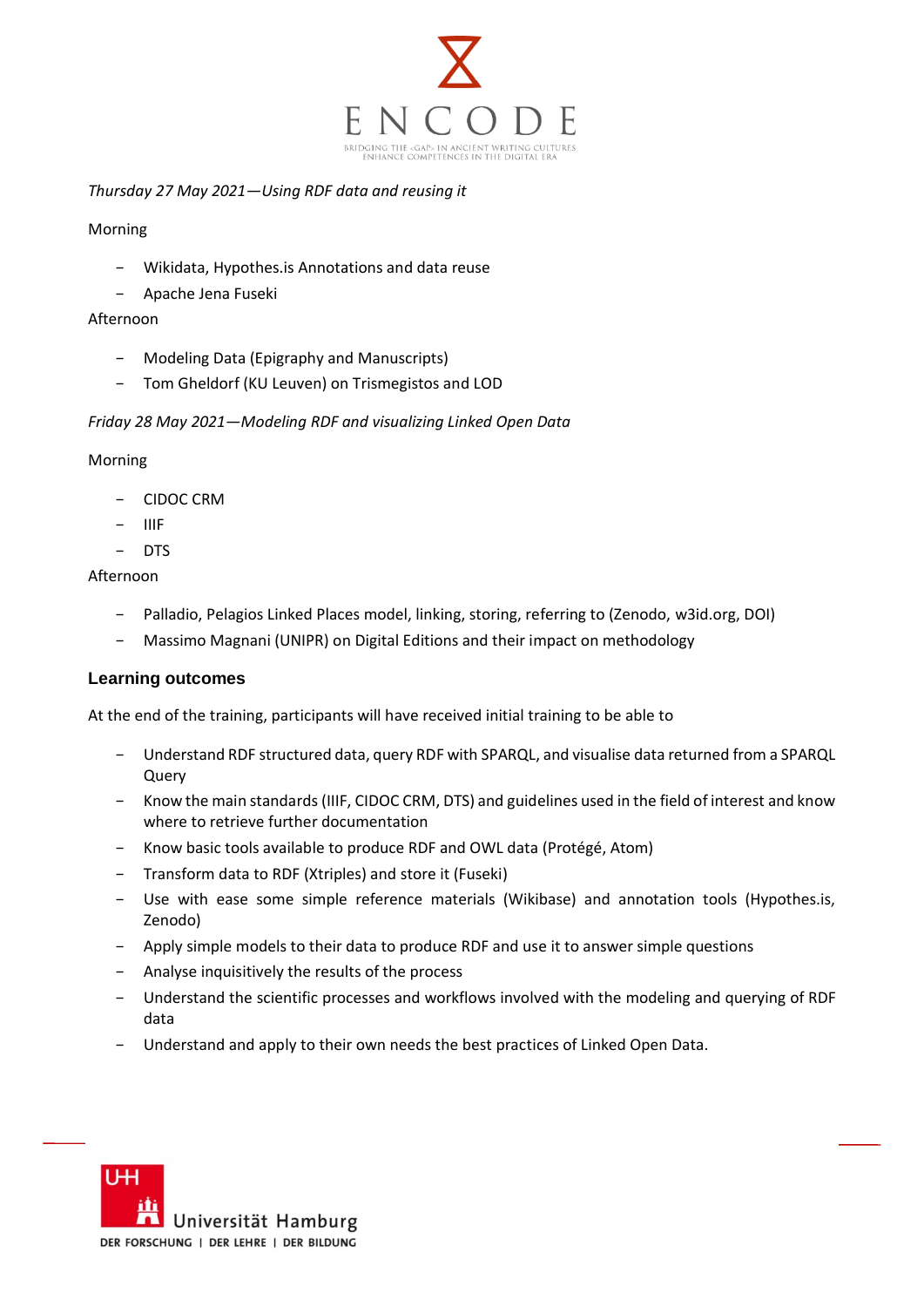

### **Application**

To participate in the training, apply before **31st March 2021** with an email to **[pietro.liuzzo@uni-hamburg.de](mailto:pietro.liuzzo@uni-hamburg.de)** including:

1) Name, surname, **ORCID**.<sup>1</sup>

2) 1 brief paragraph description of your interest in participating and an idea of an individual project, which you would like to pursue during the training.

3) 1 brief paragraph description of previous experiences in one or more of the following areas:

- − Source Identification—Identify Relevant Historical Data/Problems, People, Places in Ancient Documents
- − Source Retrieval—Metadata Cataloguing Practices of Ancient Documents
- − Source Analysis—Transcription, Critical Edition, and Interpretation
- − Contextualisation of Source Production and Transmission—Preservation History/Historical Context.

If not already in your profile, please tell us: which languages do you master? At what level of proficiency? What are your interests and research areas? You can consider using for this self-assessment the following keywords: **Basic**, **Focused**, **Advanced**, **Expert** relating to the kind of documents (e.g. Latin inscriptions expert, Greek papyri and Sanskrit manuscripts basic).

4) A self-assessment of your own digital competences according to the [DigComp 2.1](https://ec.europa.eu/jrc/en/publication/eur-scientific-and-technical-research-reports/digcomp-21-digital-competence-framework-citizens-eight-proficiency-levels-and-examples-use) limited to a selection of competences deemed relevant to this workshop. To do so, please, populate the table below with a few words to detail what experience places you at a given intersection between a competence (rows) and a level (columns) in relation with the topic of the training. You are welcome to apply your own interpretation of the headings and brief descriptions freely. More details on the framework can be found at the link above (for a summary, look at p. 13 of the PDF). This framework will be used for selection and for evaluation at the end of the training. We will aim at using these self-assessments to compose a group of participants who can enrich each other's competences. Scoring 'high' or 'low' does not play as such a role in the selection. If you are selected, at the end of the training you will be asked to fill this again, the trainer will fill the same for you and then the two assessments will be discussed in comparison with your initial one to agree on the final individual achievements for you, which will (pending implementation) be recorded as an [Open Badge](https://openbadges.org/) issued by the ENCODE project. *Please note that, at the moment, this is an experimental way of selection and evaluation as well as certification of training which will form part of the intellectual output of the project organizing the training.*

 $1$  If you do not have an ORCID, please register for one. If you do not have and do not wish to make an ORCID account, please motivate that in your application. Please, update your ORCID profile instead of sending us a CV. Attached CVs will *not* be considered.

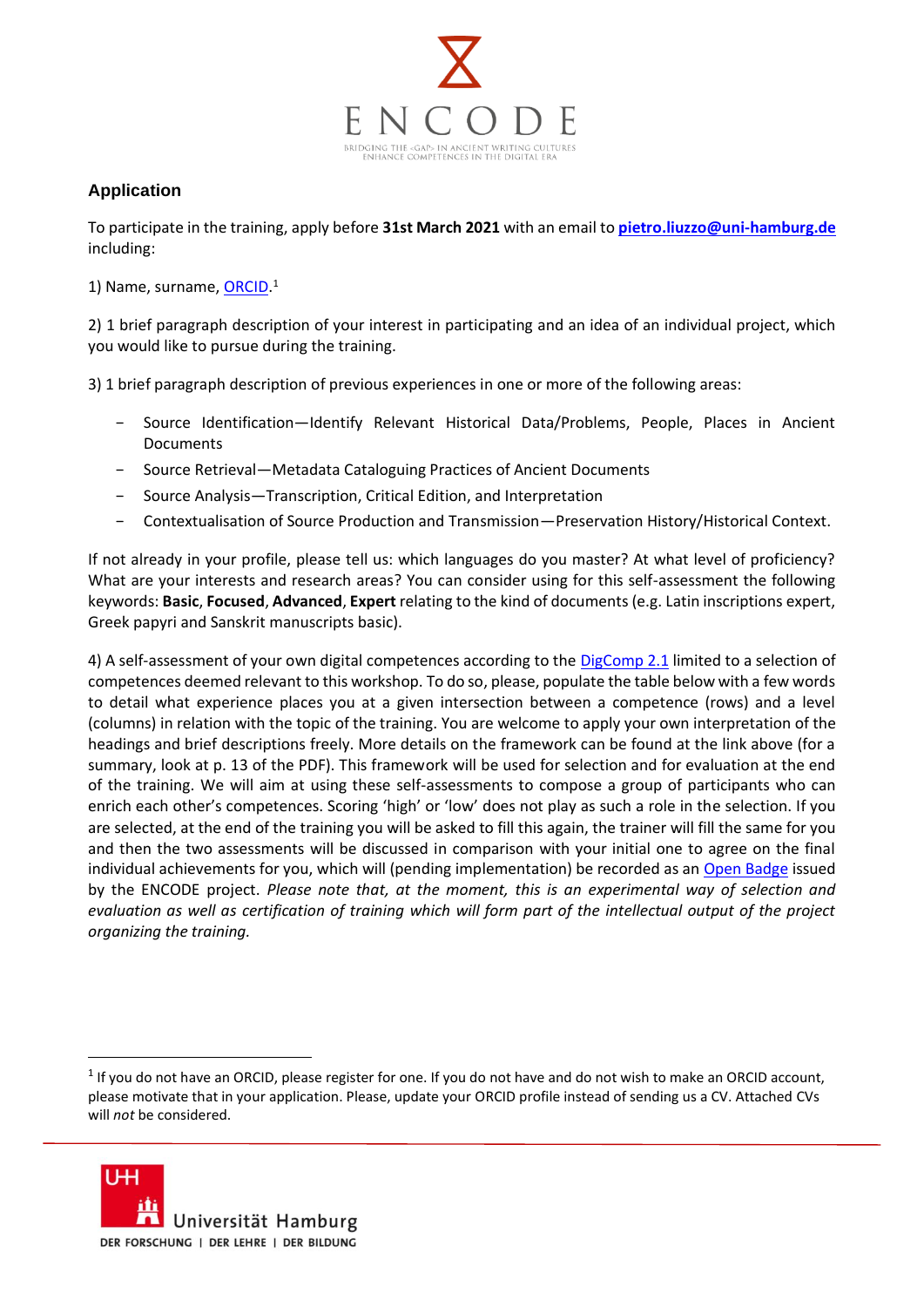

|                                                        |                                                                                                                            | Foundatio<br>$n1$ :<br>Remembe<br>ring/with<br>guidance | <b>Foundation 2:</b><br>Remembering<br>/autonomy | Intermedi<br>ate 3:<br>Understa<br>nding/on<br>my own | Intermedi<br>ate 4:<br><b>Understa</b><br>nding/for<br>my own<br>needs | <b>Advance</b><br>$d$ 5:<br><b>Applying</b><br>/guiding<br>others | Advance<br>$d6$ :<br>Evaluatin<br>g/adapt<br>in<br>complex<br>contexts | <b>Highly</b><br>specialized<br>7:<br>Creating/c<br>ontribute<br>to<br>profession<br>al practice | Highly<br>specialize<br>d 8:<br>Creating/<br>propose<br>new<br>ideas |
|--------------------------------------------------------|----------------------------------------------------------------------------------------------------------------------------|---------------------------------------------------------|--------------------------------------------------|-------------------------------------------------------|------------------------------------------------------------------------|-------------------------------------------------------------------|------------------------------------------------------------------------|--------------------------------------------------------------------------------------------------|----------------------------------------------------------------------|
| $1-$<br>Informat<br>ion and<br>Data<br>Literacy        | $1.1\,$<br><b>Browsi</b><br>ng,<br>searchi<br>ng and<br>filtering<br>data,<br>inform<br>ation<br>and<br>digital<br>content |                                                         |                                                  |                                                       |                                                                        |                                                                   |                                                                        |                                                                                                  |                                                                      |
|                                                        | $1.2$<br>Evaluat<br>ing<br>data,<br>inform<br>ation<br>and<br>digital<br>content                                           |                                                         |                                                  |                                                       |                                                                        |                                                                   |                                                                        |                                                                                                  |                                                                      |
|                                                        | $1.3\,$<br>Managi<br>ng<br>data,<br>inform<br>ation<br>and<br>digital<br>content                                           |                                                         |                                                  |                                                       |                                                                        |                                                                   |                                                                        |                                                                                                  |                                                                      |
| $2 -$<br>Commun<br>ication<br>and<br>collabor<br>ation | 2.1<br>Interac<br>ting<br>throug<br>h<br>digital<br>technol<br>ogies                                                       |                                                         |                                                  |                                                       |                                                                        |                                                                   |                                                                        |                                                                                                  |                                                                      |
|                                                        | 2.2<br><b>Sharing</b><br>throug                                                                                            |                                                         |                                                  |                                                       |                                                                        |                                                                   |                                                                        |                                                                                                  |                                                                      |

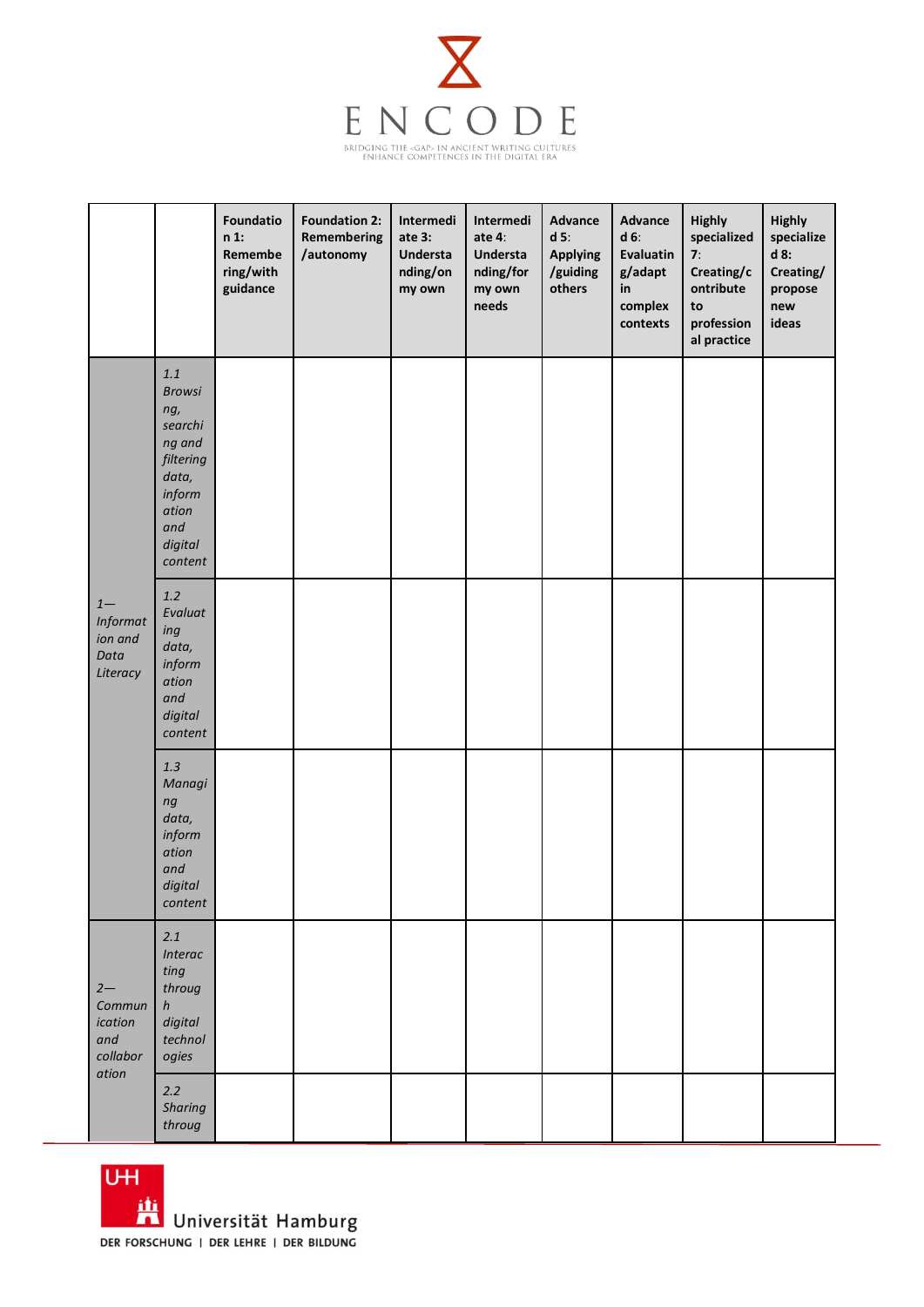

|                                               | $\boldsymbol{h}$<br>digital<br>technol<br>ogies                                       |  |  |  |  |
|-----------------------------------------------|---------------------------------------------------------------------------------------|--|--|--|--|
|                                               | 2.4<br>Collabo<br>rating<br>throug<br>$\boldsymbol{h}$<br>digital<br>technol<br>ogies |  |  |  |  |
| $3-$<br><b>Digital</b><br>Content<br>Creation | $3.1\,$<br>Develo<br>ping<br>digital<br>content                                       |  |  |  |  |
|                                               | $3.2$<br>Integra<br>ting<br>and re-<br>elabora<br>$\it ting$<br>digital<br>content    |  |  |  |  |
|                                               | 3.4<br>Progra<br>mming                                                                |  |  |  |  |
| $5-$<br>Problem<br>Solving                    | $5.2$<br>Identify<br>ing<br>needs<br>and<br>technol<br>ogical<br>respons<br>es        |  |  |  |  |
|                                               | $5.3$<br>Creativ<br>e/y<br>using<br>digital<br>technol<br>ogies                       |  |  |  |  |